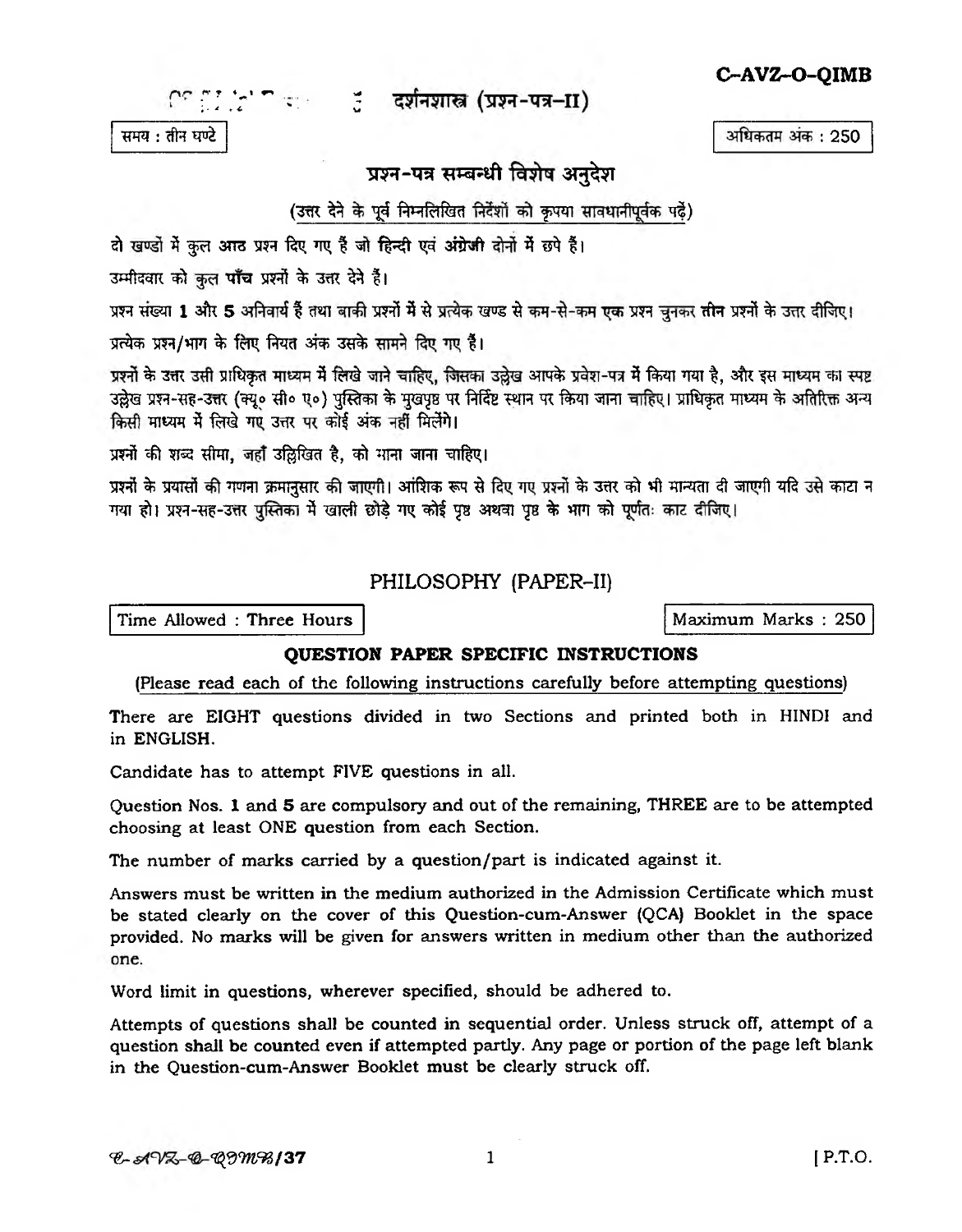|    |                   | 1. निम्नलिखित प्रत्येक प्रश्न का उत्तर लगभग 150 शब्दों में दीजिए :                                                                                                               |                   |
|----|-------------------|----------------------------------------------------------------------------------------------------------------------------------------------------------------------------------|-------------------|
|    |                   | Answer the following questions in about 150 words each :                                                                                                                         | $10\times 5 = 50$ |
|    | (a)               | ''समता का अर्थ प्रत्येक के साथ सम बरताव करना नहीं है।'' चर्चा कीजिए।                                                                                                             |                   |
|    |                   | "Equality does not mean treating everyone equal." Discuss.                                                                                                                       |                   |
|    | $\left( b\right)$ | क्या लोकतांत्रिक राज्य में सविनय अवज्ञा तर्कसंगत है? विवेचना कीजिए।                                                                                                              |                   |
|    |                   | Is civil disobedience in a democratic State justifiable? Discuss.                                                                                                                |                   |
|    | (c)               | संप्रभुता की हैरॉल्ड लास्की की मीमांसा की विवेचना कीजिए।                                                                                                                         |                   |
|    |                   | Explain Harold Laski's critique of sovereignty.                                                                                                                                  |                   |
|    | (d)               | लोकतंत्र में व्यक्तिगत एवं सामूहिक अधिकारों का किस प्रकार समाधान किया जाता है? स्पष्ट कीजिए।                                                                                     |                   |
|    |                   | How are individual and group rights reconciled in democracy? Explain.                                                                                                            |                   |
|    | (e)               | ''असाम्यिक विकास सामाजिक प्रगति के बजाय सामाजिक संघर्षों की ओर ले जाता है।'' व्याख्या कीजिए।<br>"Inequitable development leads to social conflicts rather than social progress." |                   |
|    |                   | Explain.                                                                                                                                                                         |                   |
| 2. | (a)               | स्त्री-पुरुष भेदभाव का तात्पर्य क्या है? क्या यह समता और सामाजिक न्याय का उल्लंघन नहीं है? विवेचना कीजिए।                                                                        |                   |
|    |                   | What does gender discrimination mean? Is it not a violation of equality and                                                                                                      |                   |
|    |                   | social justice? Discuss.                                                                                                                                                         | 15                |
|    | (b)               | क्या महिलाओं का आर्थिक सशक्तिकरण स्त्री-पुरुष भेदभाव का विलोपन कर देता है? विवेचना कीजिए।                                                                                        |                   |
|    |                   | Does economic empowerment of women eliminate gender discrimination?<br>Discuss.                                                                                                  | 15                |
|    | (c)               | जाति-व्यवस्था की अम्बेदकर की समालोचना का मूल्यांकन कीजिए।                                                                                                                        |                   |
|    |                   | Evaluate Ambedkar's critique of caste system.                                                                                                                                    | 20                |
| З. | (a)               | क्या बहुसंस्कृतिवाद वैश्विक समाज की एक आवश्यकता है? विवेचना कीजिए।                                                                                                               |                   |
|    |                   | Is multiculturalism a need of global society? Discuss.                                                                                                                           | 15                |
|    | (b)               | ''दण्ड का उद्देश्य नैतिक कानून की रक्षा करना और अपराधी के साथ न्याय करना है।'' विवेचना कीजिए।                                                                                    |                   |
|    |                   | "The aim of punishment is to defend the moral law and to do justice to                                                                                                           |                   |
|    |                   | criminal." Discuss.                                                                                                                                                              | 15                |
|    | (c)               | संसदीय लोकतंत्र के स्वरूप और प्रकार्यों का मूल्यांकन कीजिए।                                                                                                                      |                   |
|    |                   | Evaluate the nature and functions of parliamentary democracy.                                                                                                                    | 20                |
| 4. | (a)               | ''मानव के लिए आवश्यक है कि वह भौतिक और साथ-ही-साथ आध्यात्मिक रूप से विकसित होता जाय।''<br>अम्बेदकर के इस कथन का मूल्यांकन कीजिए।                                                 |                   |
|    |                   | "Man must grow materially as well as spiritually." Evaluate this statement of                                                                                                    |                   |
|    |                   | Ambedkar.                                                                                                                                                                        | 15                |
|    | (b)               | ''भाईचारे और स्वतंत्रता के बिना, समता का कोई मूल्य नहीं होगा।'' विवेचना कीजिए।<br>"Equality will be of no value without fraternity and liberty." Discuss.                        | 15                |
|    |                   | धार्मिक राष्ट्रवाद धर्मनिरपेक्ष राज्य के लिए किस प्रकार खतरा होता है? स्पष्ट कीजिए।                                                                                              |                   |
|    | (c)               | How is religious nationalism a threat to secular State? Explain.                                                                                                                 | 20                |
|    |                   |                                                                                                                                                                                  |                   |

 $C-AVZ-Q-Q9mB/37$ 

 $\overline{2}$ 

 $\overline{\phantom{a}}$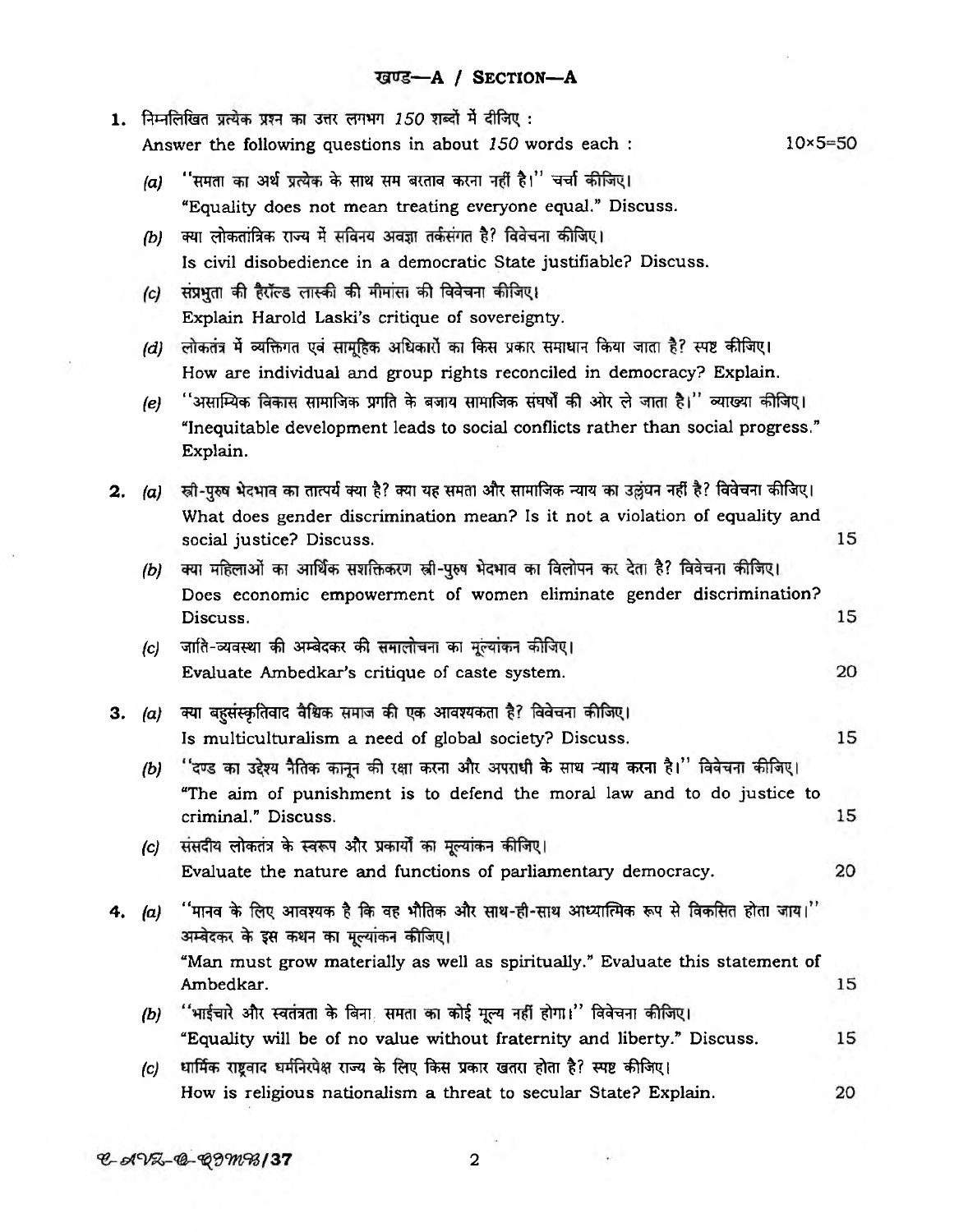- 5. निम्नलिखित प्रत्येक प्रश्न का उत्तर लगभग 150 शब्दों में दीजिए: Answer the following questions in about 150 words each :  $10\times 5 = 50$ 
	- (a) ईश्वर के गुणों पर एक समीक्षात्मक टिप्पणी लिखिए। Write a critical note on the attributes of God.
	- /b) क्या किसी धर्म की अतिजीविता के लिए ईश्वर का अस्तित्व एक आवश्यक शर्त है? व्याख्या कीजिए। Is existence of God a necessary condition for the survival of religion? Explain.
	- (c) क्या नैतिकता आवश्यक रूप से धर्म पर आधारित होती है? विवेचना कीजिए। Is morality necessarily based on religion? Discuss.
	- (d) क्या ईश्वर 'प्राकृतिक अशुभ' का कारण है? चर्चा कीजिए। Is God the cause of natural evil? Explain.
	- (e) क्या 'आस्था' और 'तर्कबुद्धि' साथ-साथ चलते हैं? चर्चा कीजिए। Do faith and reason go together? Discuss.
- 6. (a) धार्मिक भाषा को किस प्रकार सत्यापित किया जा सकता है? क्या यह कहना सही है कि धार्मिक भाषा सत्यापित होती है, क्योंकि इसे मिथ्यापित नहीं किया जा सकता है? विवेचना कीजिए। How can the religious language be verified? Is it correct to say that religious language is verified because it cannot be falsified? Discuss. 20
	- (b) हिन्दू धर्म और इस्लाम में रहस्यवाद के स्वरूप की व्याख्या कीजिए। Explain the nature of mysticism in Hinduism and Islam. 15
	- क्या 'श्रुति या इलहाम' को 'तर्कबुद्धि' के द्वारा तर्कसंगत सिद्ध किया जा सकता है? विवेचना कीजिए।  $\left( c\right)$ Can revelation be justified by reason? Discuss.
- 7. (a) क्या आपके विचार में बुराई एक ऐसी कड़वी दवागोली है, जिसको कोई भी ईश्वरवादी आसानी से निगल नहीं सकता है? विवेचना कीजिए। Do you think that evil is a bitter pill which no theist can easily swallow? Discuss. 15 ''अमरता का तात्पर्य 'कर्म' और 'पुनर्जन्म' की अनुपस्थिति का होना है।'' विवेचना कीजिए।  $(b)$ 
	- "Immortality means absence of Karma and Rebirth." Discuss. 15
	- (c) ईश्वर की सत्ता के पक्ष में 'न्याय' के तर्कों का परीक्षण कीजिए। Examine the Nyaya arguments in favour of the existence of God. 20

15